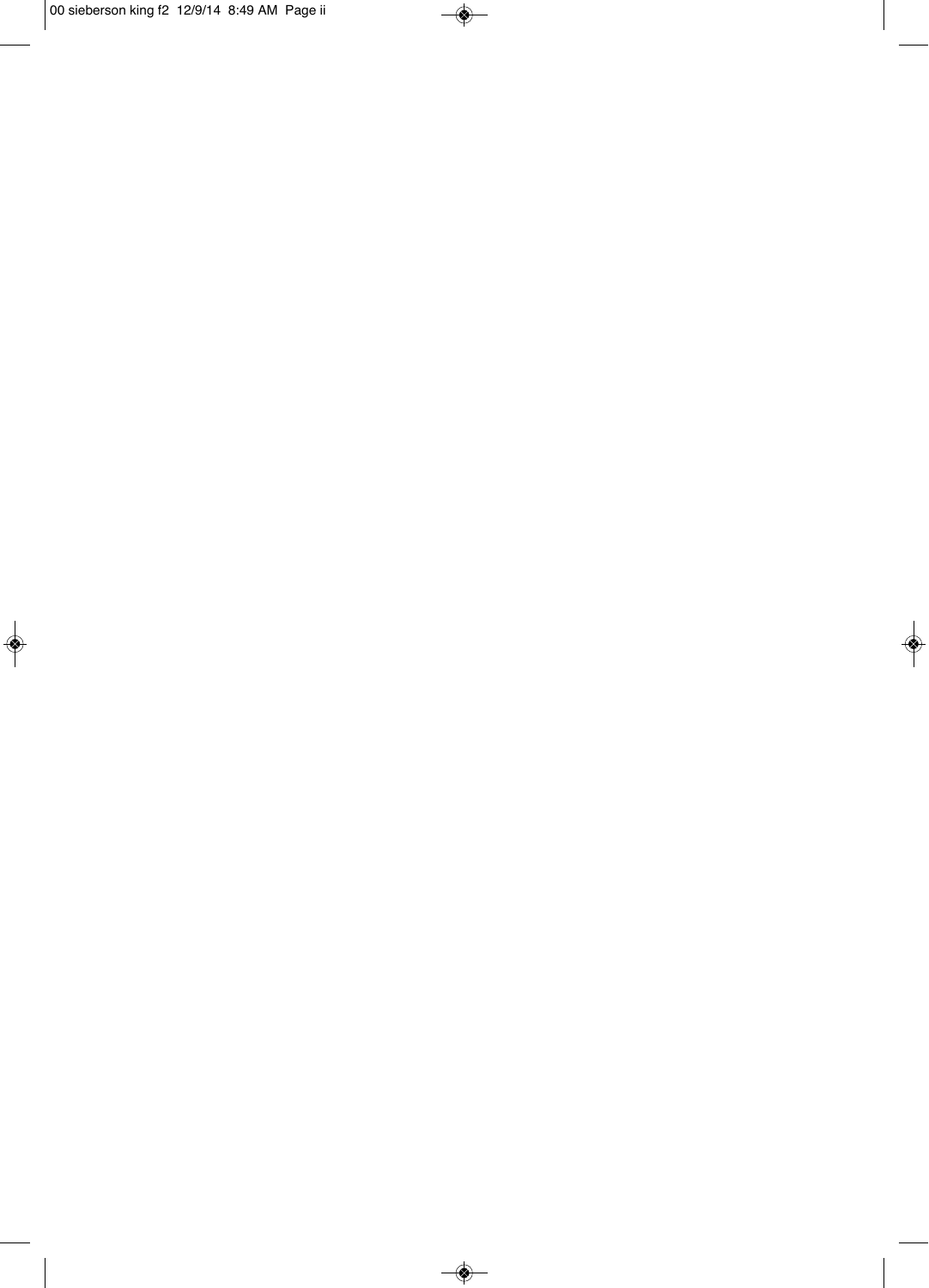# **International Business Contracting**

*Theory and Practice*

**Stephen C. Sieberson**

**Bruce A. King**



Carolina Academic Press Durham, North Carolina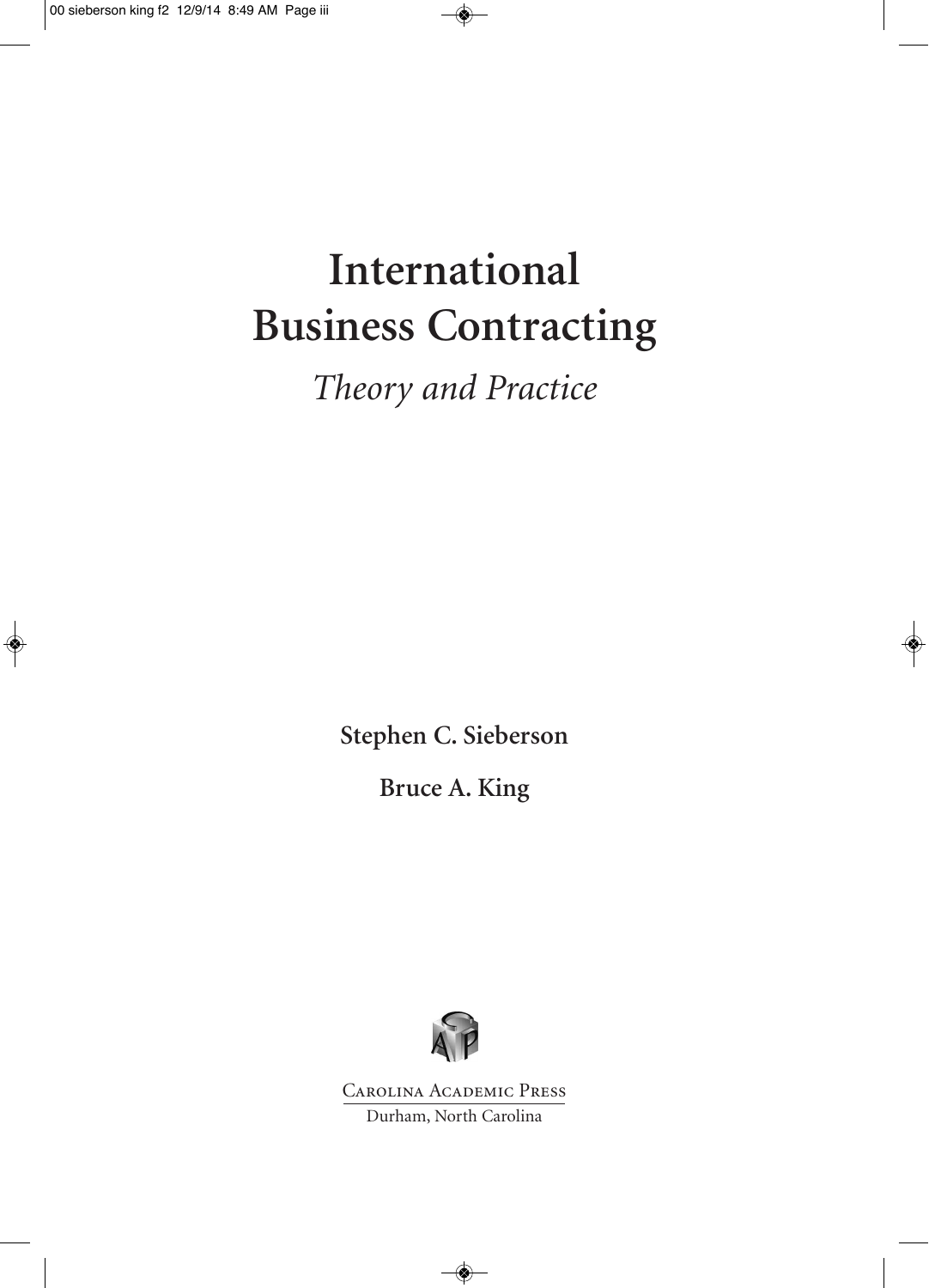Copyright © 2015 Carolina Academic Press All Rights Reserved

Library of Congress Cataloging-in-Publication Data

Sieberson, Stephen C. author.

International business contracting : theory and practice / Stephen Sieberson and Bruce A. King.

pages cm Includes bibliographical references and index. ISBN 978-1-61163-662-8 (alk. paper) 1. Export sales contracts. I. King, Bruce A. (lawyer) author. II. Title.

K1030.S54 2014 346'.065--dc23

2014035674

Carolina Academic Press 700 Kent Street Durham, North Carolina 27701 Telephone (919) 489-7486 Fax (919) 493-5668 www.cap-press.com

Printed in the United States of America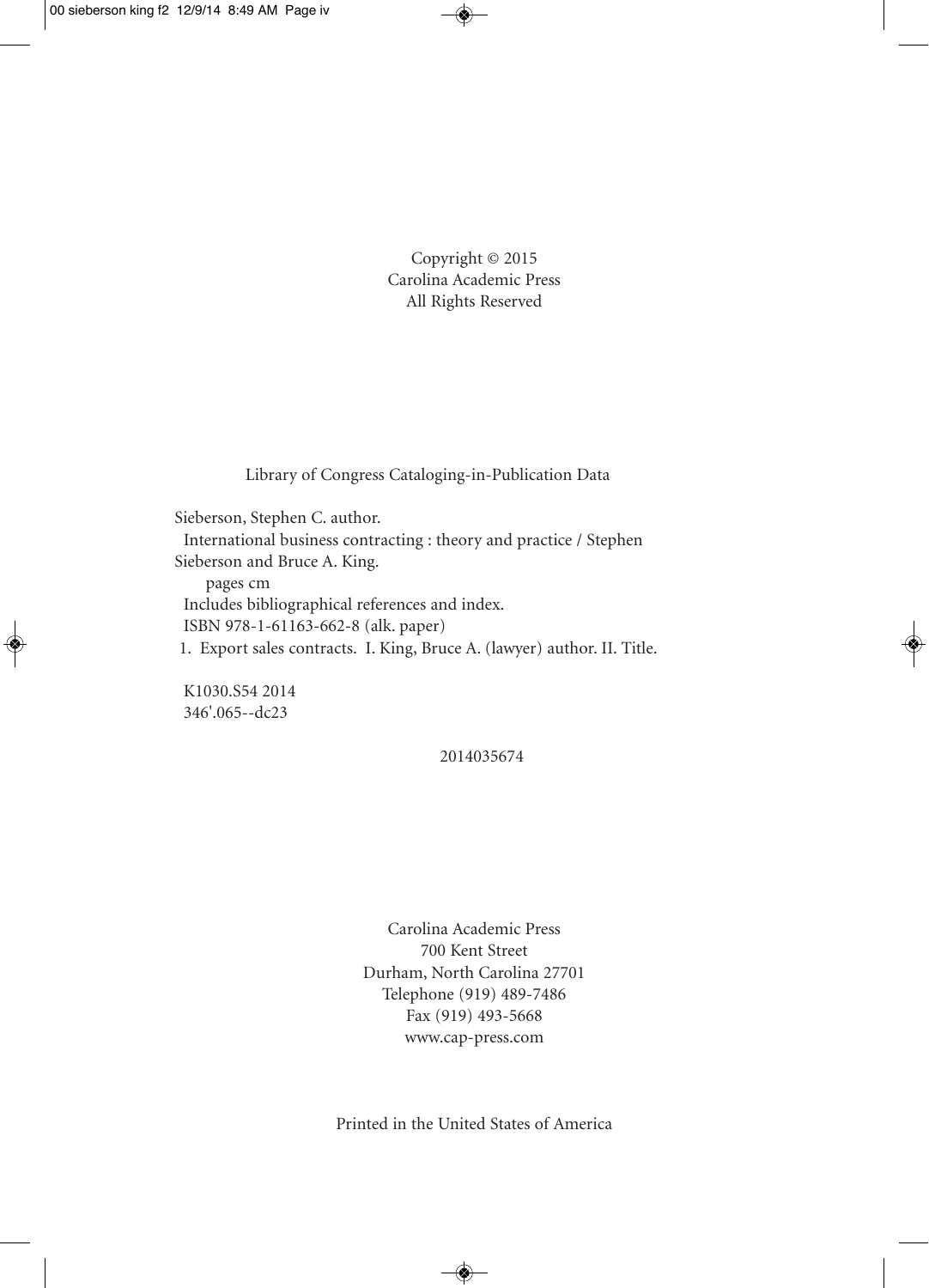## **Contents**

| Preface                                                   | ix             |
|-----------------------------------------------------------|----------------|
| Part I<br>Background on Business, Law, and Contracts      |                |
| Chapter $1 \cdot$ Understanding the Company's Business    | 3              |
| 1.1 Introduction                                          | $\mathfrak{Z}$ |
| 1.2 The Project and Its Players                           | $\overline{4}$ |
| 1.3 Structuring an International Business Relationship    | 7              |
| 1.4 Cultural Issues in Business Dealings                  | 11             |
| 1.5 Questions and Exercises                               | 13             |
| Chapter $2 \cdot$ Legal Issues and Negotiating Strategies | 15             |
| 2.1 Introduction                                          | 15             |
| 2.2 Legal Issues that May Affect the Parties              | 15             |
| 2.3 Strategies for Business Negotiations                  | 19             |
| 2.4 Questions and Exercises                               | 24             |
| Chapter 3 · Contract Law Concepts                         | 25             |
| 3.1 Introduction                                          | 25             |
| 3.2 United States Common Law of Contract                  | 26             |
| 3.3 United States Uniform Commercial Code                 | 32             |
| 3.4 United Nations Convention (CISG)                      | 34             |
| 3.5 English and Civil Contract Law                        | 35             |
| 3.6 Questions and Exercises                               | 38             |
| Chapter 4 · Standard Contract Terms                       | 39             |
| 4.1 Basic Considerations                                  | 39             |
| 4.2 Standard Clauses in International Business Contracts  | 41             |
| 4.3 Important Note about Forms in Subsequent Chapters     | 44             |
| 4.4 Questions and Exercises                               | 44             |
| $\mathbf{n} \sim \mathbf{H}$                              |                |

### **Part II International Sale of Goods**

| Chapter $5 \cdot$ Purchase Order         |    |
|------------------------------------------|----|
| 5.1 MITSA and DEMI Decide to Do Business |    |
| 5.2 Purchase Order Issues and Terms      | 48 |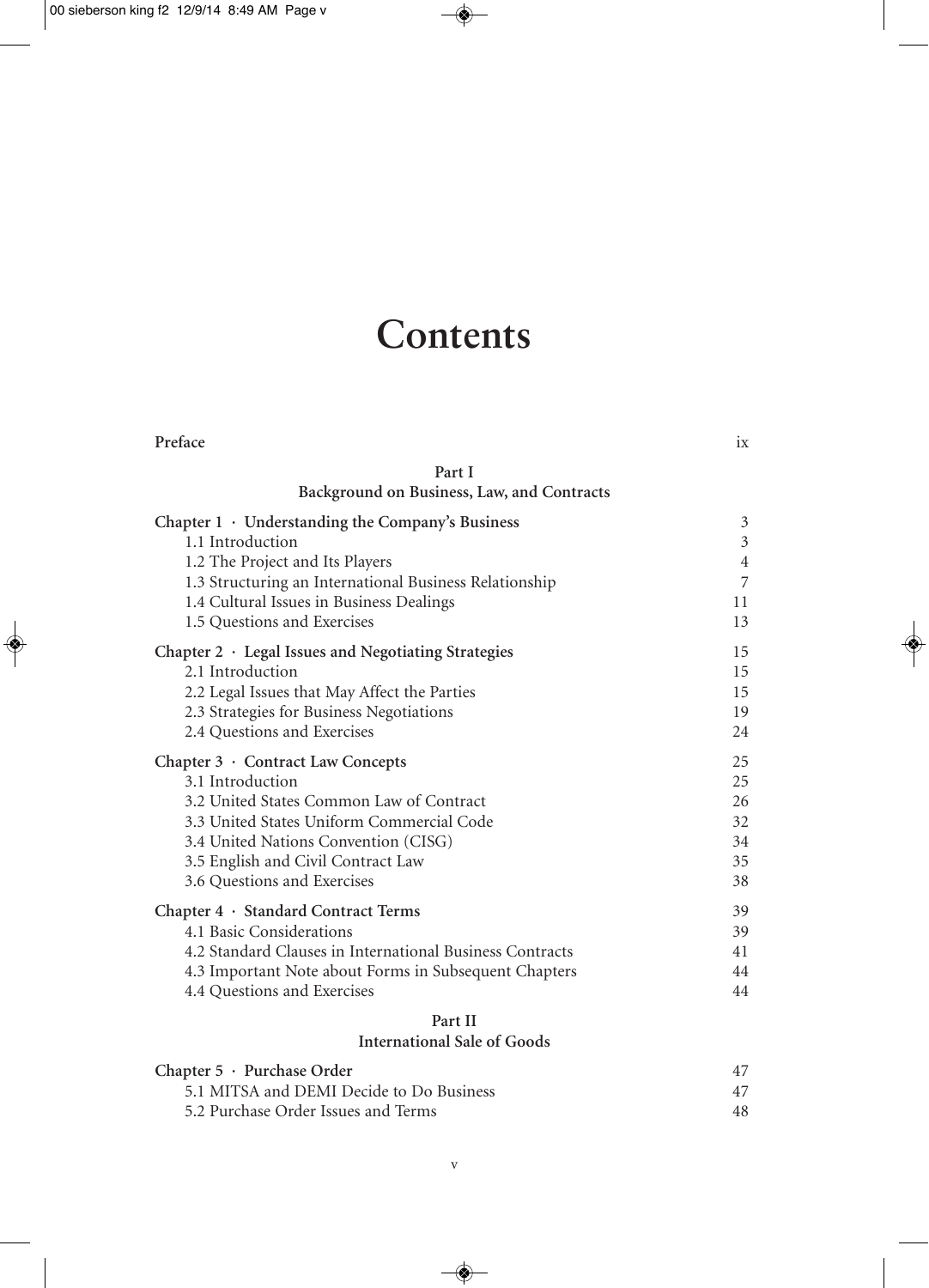| 5.3 Form of MITSA Purchase Order                                                                | 49        |
|-------------------------------------------------------------------------------------------------|-----------|
| 5.4 Is MITSA's Purchase Order Too One-sided?                                                    | 51        |
| 5.5 Boilerplate Notes                                                                           | 53        |
| 5.6 Questions and Exercises                                                                     | 54        |
| Chapter 6 · Sale Order                                                                          | 55        |
| 6.1 DEMI Provides Its Own Contract Form                                                         | 55        |
| 6.2 Form of DEMI Sale Order                                                                     | 55        |
| 6.3 Choice of Law and CISG                                                                      | 58        |
| 6.4 Researching and Using CISG<br>6.5 The "Battle of the Forms"                                 | 61<br>61  |
| 6.6 Boilerplate Notes                                                                           | 64        |
| 6.7 Questions and Exercises                                                                     | 65        |
|                                                                                                 |           |
| Chapter $7 \cdot$ Agreement of Sale<br>7.1 MITSA and DEMI Decide to Create a "Neutral" Contract | 67<br>67  |
| 7.2 How Can the MITSA Purchase Order and                                                        |           |
| DEMI Sale Order Be Reconciled?                                                                  | 67        |
| 7.3 Exercise: Draft a Fair Agreement                                                            | 68        |
| 7.4 ICC Model Contract                                                                          | 69        |
| 7.5 Boilerplate Notes                                                                           | 69        |
| Chapter $8 \cdot$ Shipping Arrangements                                                         | 73        |
| 8.1 MITSA and DEMI Agree on Shipping Arrangements                                               | 73        |
| <b>8.2 INCOTERMS</b>                                                                            | 75        |
| 8.3 Moving the Goods                                                                            | 78        |
| 8.4 The Bill of Lading                                                                          | 78        |
| 8.5 BIMCO Bill of Lading                                                                        | 81        |
| 8.6. Other Shipping Patterns                                                                    | 83        |
| 8.7 Boilerplate Notes                                                                           | 84        |
| 8.8 Questions and Exercises                                                                     | 87        |
| Chapter 9 · Financing the Sale: Letters of Credit                                               | 89        |
| 9.1 Risks Regarding Payment and Performance                                                     | 89        |
| 9.2 Payment against Documents-Documentary Collection                                            | 90        |
| 9.3 Payment against Documents-Letter of Credit                                                  | 92        |
| 9.4 DEMI and MITSA Use a Letter of Credit                                                       | 94        |
| 9.5 Form of Letter of Credit                                                                    | 95        |
| 9.6 Sight Draft                                                                                 | 96        |
| 9.7 Confirmed Letter of Credit                                                                  | 97        |
| 9.8 Form of Confirmed Letter of Credit<br>9.9 More on the LC Transaction                        | 99<br>101 |
| 9.10 Standby Letter of Credit                                                                   | 103       |
| 9.11 Boilerplate Notes                                                                          | 106       |
| 9.12 Questions and Exercises                                                                    | 108       |
|                                                                                                 |           |
| Part III<br><b>Distribution Arrangements</b>                                                    |           |
|                                                                                                 |           |

| Chapter $10 \cdot$ Appointing a Foreign Sales Agent | 111 |
|-----------------------------------------------------|-----|
| 10.1 Introduction                                   | 111 |
| 10.2 DEMI Appoints MITSA as DEMI's Sales Agent      | 112 |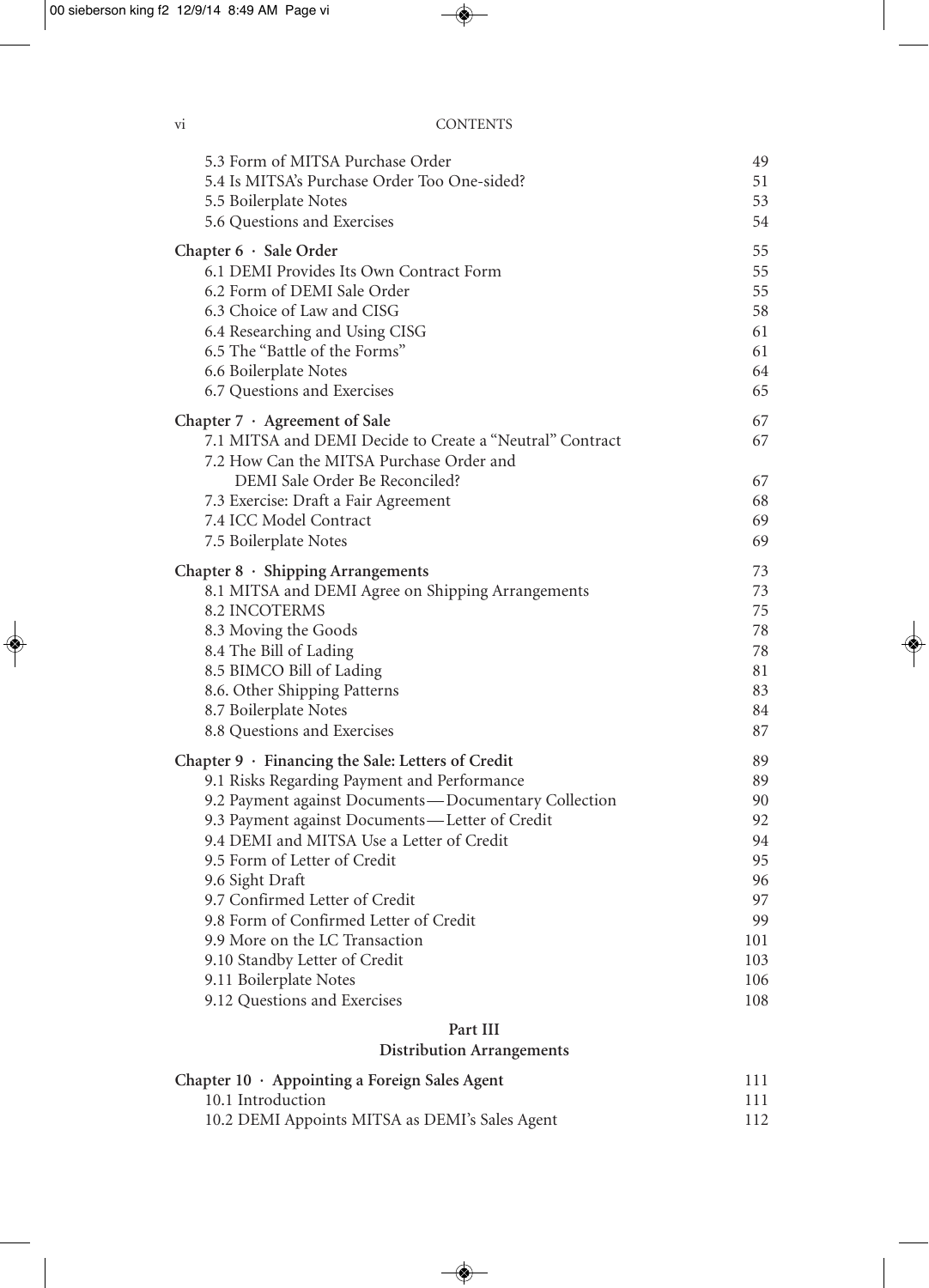| 10.3 Choosing a Structure; Forms of Association; Diagrams                   | 112 |
|-----------------------------------------------------------------------------|-----|
| 10.4 What Is an Agent?                                                      | 117 |
| 10.5 Diagram and Form of Agency Agreement                                   | 118 |
| 10.6 Does the Agreement Meet the Needs of Each Party?                       | 125 |
| 10.7 Boilerplate Notes                                                      | 128 |
| 10.8 Questions and Exercises                                                | 129 |
| Chapter 11 · Appointing a Foreign Distributor                               | 131 |
| 11.1 Introduction                                                           | 131 |
| 11.2 DEMI Appoints MITSA to Sell DEMI's Products                            | 132 |
| 11.3 Diagram and Form of Distributorship Agreement                          | 132 |
| 11.4 Is the Form of Agreement Adequate?                                     | 135 |
| 11.5 Agency/Distributorship Comparison                                      | 137 |
| 11.6 Expanding the Distributor's Role                                       | 138 |
| 11.7 Legal Issues in Distributorships-EU Regulations                        | 139 |
| 11.8 Boilerplate Notes                                                      | 140 |
| 11.9 Questions and Exercises                                                | 142 |
| Chapter 12 · Appointing a Foreign Licensee                                  | 143 |
| 12.1 Introduction                                                           | 143 |
| 12.2 DEMI Authorizes MITSA to Manufacture DEMI's Products                   | 144 |
| 12.3 Intellectual Property                                                  | 144 |
| 12.4 When Is a License Desirable? What Are Critical Issues for the Parties? | 145 |
| 12.5 Diagram and Form of License Agreement                                  | 146 |
| 12.6 Does the License Agreement Meet the Needs of the Parties?              | 155 |
| 12.7 Non-Disclosure Clauses and Agreements                                  | 159 |
| 12.8 Franchise as a Form of License                                         | 161 |
| 12.9 Boilerplate Notes                                                      | 161 |
| 12.10 Questions and Exercises                                               | 162 |
| Chapter 13 · Creating a Joint Venture                                       | 165 |
| 13.1 Introduction                                                           | 165 |
| 13.2 DEMI and MITSA Create a Jointly-Owned Enterprise                       | 166 |
| 13.3 What Is a Joint Venture? What Form Should It Take?                     | 166 |
| 13.4 Critical Issues in Forming an Equity Joint Venture                     | 167 |
| 13.5 Diagram and Form of Equity Joint Venture Agreement                     | 169 |
| 13.6 Is the Joint Venture Agreement Adequate?                               | 177 |
| 13.7 Boilerplate Notes                                                      | 179 |
| 13.8 Questions and Exercises                                                | 180 |
| Part IV<br>A Cross-Border Acquisition                                       |     |
|                                                                             |     |
| Chapter 14 · Acquiring a Foreign Business                                   | 183 |
| 14.1 MITSA Offers to Purchase DEMI                                          | 183 |
| 14.2 What Type of Transaction?                                              | 184 |

14.3 MITSA Agrees to Purchase Stock of DEMI 186 14.4 Ownership and Control of an American Corporation 186 14.5 Components of an Acquisition 189 14.6 ABA Stock Purchase Forms 192 14.7 Exercise—Negotiate and Draft the Stock Purchase Agreement 192

| <b>CONTENTS</b> |  |
|-----------------|--|
|                 |  |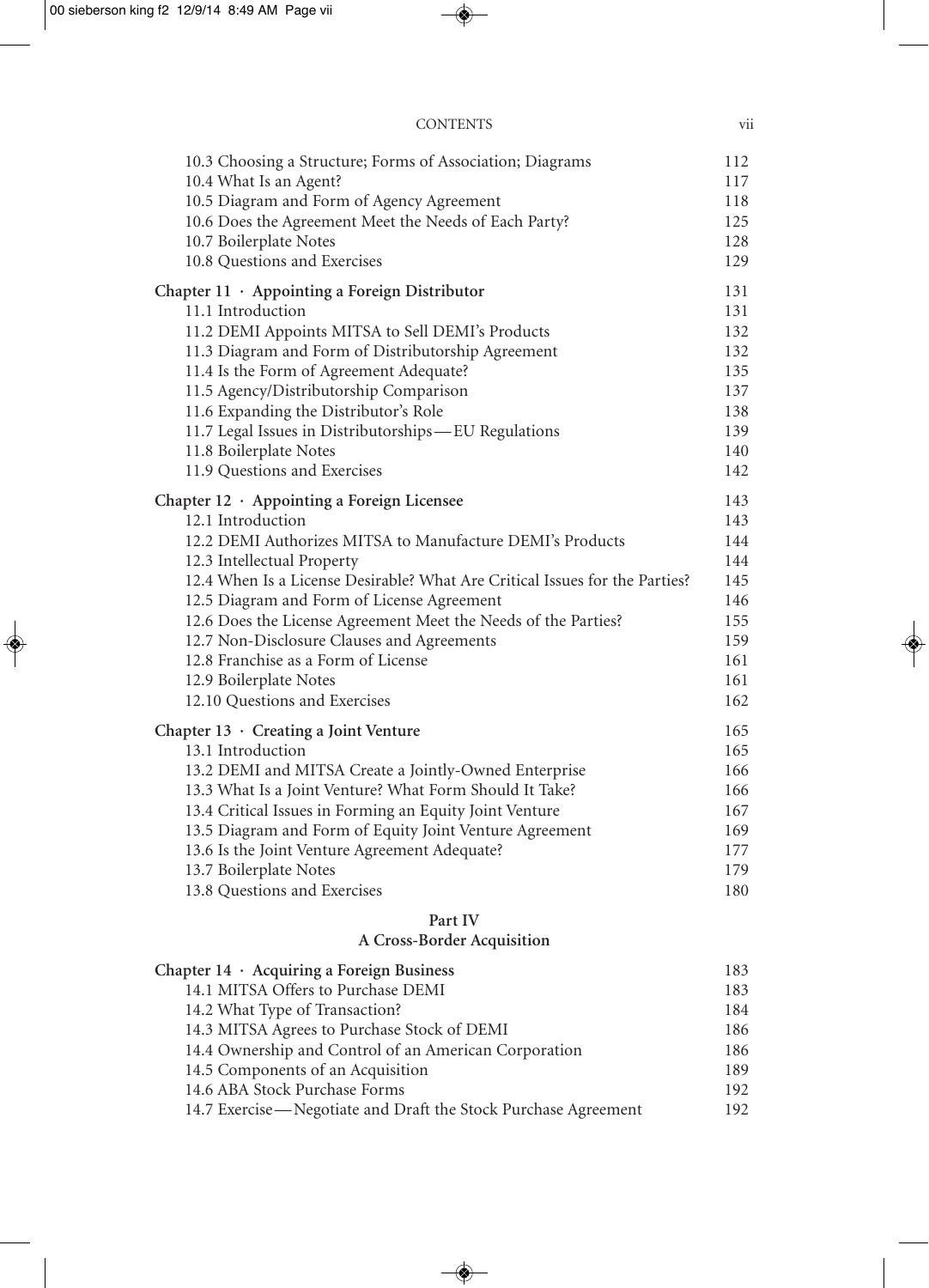### **Part V International Lending**

| Chapter $15 \cdot$ The Loan Agreement                                      | 195 |
|----------------------------------------------------------------------------|-----|
| 15.1 DEMI Takes a Loan from Erasmusbank                                    | 195 |
| 15.2 Loan Types and Terms of a Loan Agreement                              | 195 |
| 15.3 Eurocurrency and LIBOR Loans                                          | 199 |
| 15.4 How Is a Cross-Border Loan Different from a Domestic Loan?            | 201 |
| 15.5 Form of Loan Agreement                                                | 202 |
| 15.6 Boilerplate Notes                                                     | 211 |
| 15.7 Questions and Exercises                                               | 214 |
| Chapter 16 · Supporting Documents in a Loan Transaction: Securing the Loan | 215 |
| 16.1 Erasmusbank Creates a Set of Loan Documents                           | 215 |
| 16.2 Loan Closing Documents List                                           | 216 |
| 16.3 Promissory Notes                                                      | 217 |
| 16.4 Form of Guaranty Agreement                                            | 219 |
| 16.5 Form of Security Agreement                                            | 223 |
| 16.6 Specialized Mortgages (Ships, Aircraft, Real Estate)                  | 230 |
| 16.7 Other Financing Arrangements                                          | 230 |
| 16.8 Boilerplate Notes                                                     | 232 |
| 16.9 Questions and Exercises                                               | 233 |
| Chapter $17 \cdot$ Legal Opinions                                          | 235 |
| 17.1 Erasmusbank Requires an Opinion from Borrower's Attorney              | 235 |
| 17.2 The Role of Legal Opinions; What Alternatives are Available?          | 236 |
| 17.3 Form of Legal Opinion from Borrower's Attorney                        | 236 |
| 17.4 International Issues                                                  | 243 |
| 17.5 Questions and Exercises                                               | 244 |
| Index                                                                      | 245 |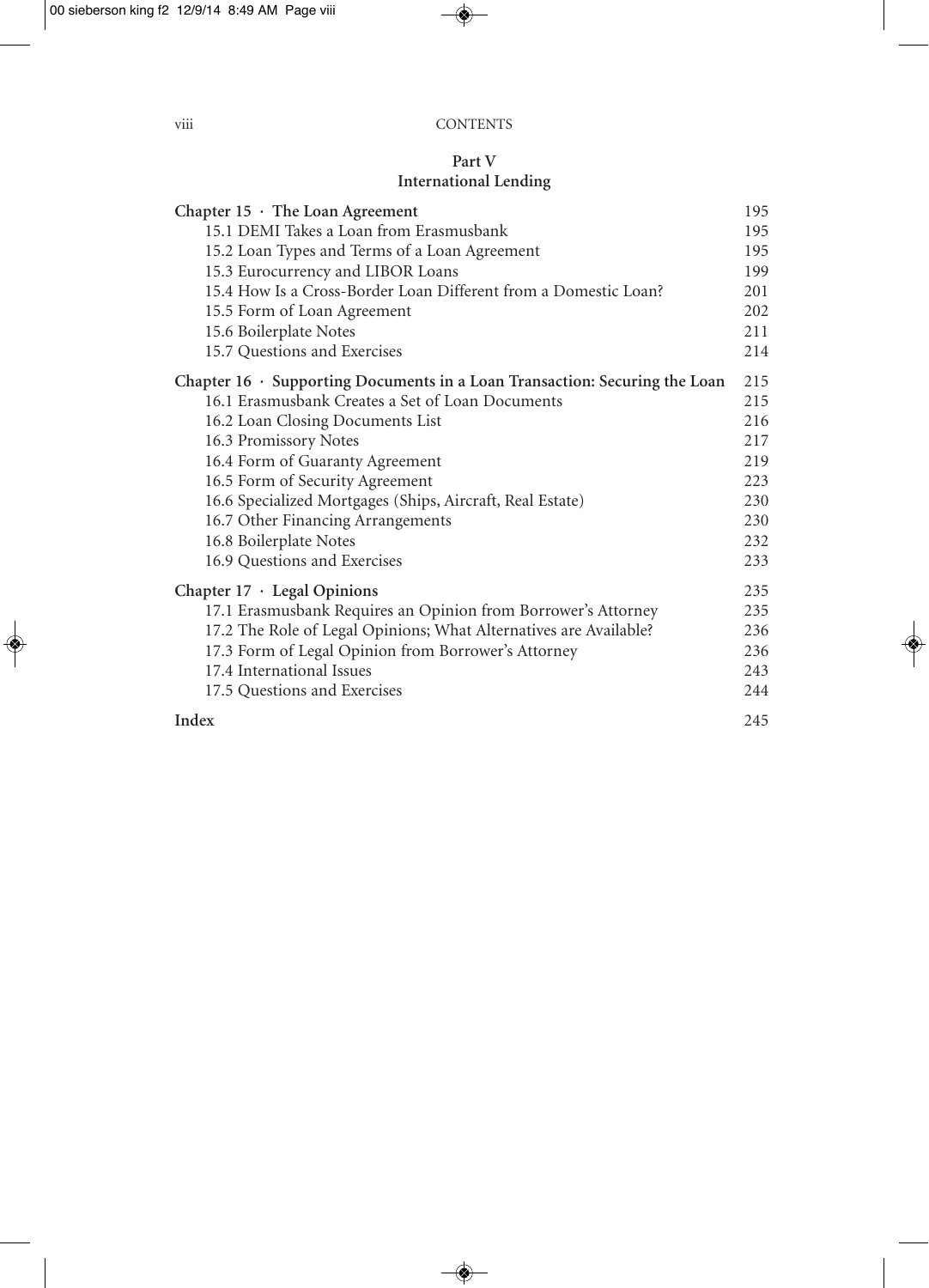## **Preface**

For many years law students and business students have been offered classes in international business transactions, known in academic circles as IBT. These courses are part of the international law or business law concentrations in law schools, and the international track in business schools. IBT generally focuses on those aspects of business relationships that are unique to the international setting, topics such as shipping, financing, currency exchange, cross-border investment, trade regulation, and dealings with sovereign entities. The study of IBT also includes discussion of how ethnicity, culture, and geopolitics can affect companies and individuals lucky enough and bold enough to "go international."

Between us, we have spent more than fifty years practicing international business law, and during that time we have attended and presented at seminars on IBT topics. We have also given lectures or taught IBT courses at law schools in the United States, Europe, and Asia. One thing we have always felt is that the typical course or seminar stops short of offering hands-on skills training in the actual practice of designing and drafting international business contracts. Understanding how law, culture, and established practice affect cross-border business relationships is one thing; knowing how such relationships are documented is, in our opinion, equally important and often given short shrift.

In the early 1980s Steve was asked by Erasmus University in Rotterdam to teach a one-week course on the drafting of international business contracts. The Erasmus law faculty at that time was innovating in its curriculum by inviting visiting instructors to teach short seminars on a variety of topics not otherwise covered in traditional legal studies. As he began to prepare for the course, Steve found no textbooks or treatises on point, so he sifted through his own client files to find examples of contracts that might be useful in the classroom. He selected a handful of agreements, amended them for teaching purposes, and once in the classroom, walked his students through the documents point by point. As he worked through the material, he explained what the parties hoped to accomplish in their business deals and how their lawyers tried to facilitate the transaction while protecting their clients' rights. This proved to be a successful approach, and Steve repeated the course over the next several decades in a variety of university classes and professional seminars.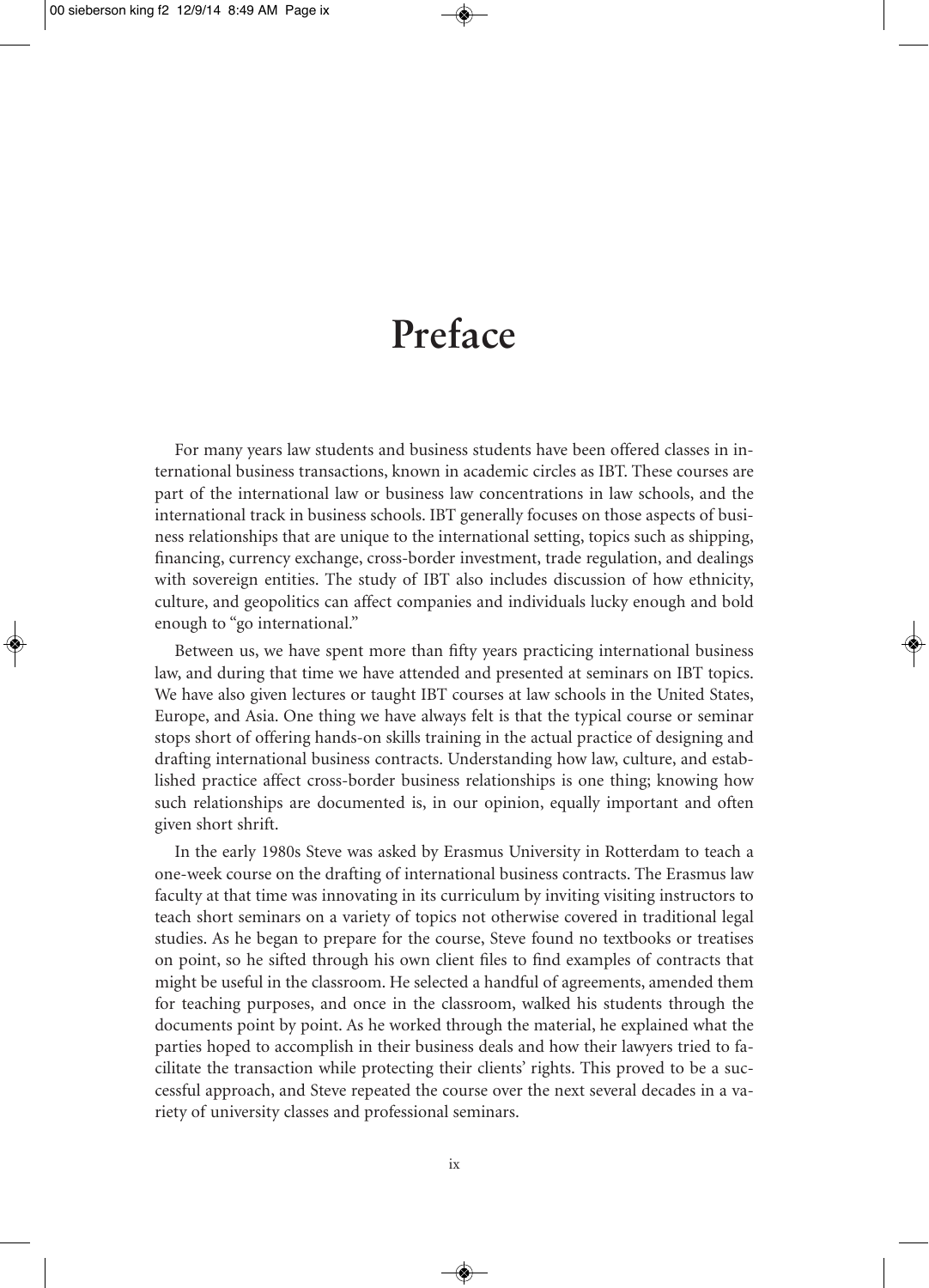#### x PREFACE

Through their association as Seattle lawyers—occasionally representing clients on opposite sides of the table—Bruce learned of Steve's courses. Bruce had had many years of experience representing business clients in countries such as Norway, England, Germany, Japan, and Bangladesh, and we decided to team up. Our first jointly offered course was at the University of the Netherlands Antilles in Curaçao. Later we served together as Fulbright Senior Specialists at Comenius University in Bratislava, Slovakia. As we discussed our teaching and the materials we had developed, we decided that one day we would prepare them more formally as a textbook, to fill a void that continued to exist. Thus, this book was conceived, and we decided to distinguish it from the traditional IBT text by calling it *International Business Contracting*, shortened to IBC.

Two more developments were significant in the crafting of this book. First, at the University of Washington in Seattle, Steve on several occasions taught his contracting materials at the School of Business, twice in courses jointly offered with the School of Law. From those experiences it became clear that the study of contracts was as useful to business students as to those in the law school.

The second occurrence took place in the fall of 2000, when the UW law school invited Steve to create a course for its students in coordination with a class being taught to law students at the University of Tokyo, whose professor, Daniel H. Foote, was a former UW faculty member. Steve and Dan used several of Steve's contracts, along with other materials, and they coordinated their classes as best they could with the technology available at the time. A key component of the courses was a negotiation and drafting exercise, in which teams of Japanese students, representing a fictional Japanese client, negotiated with counterpart American teams who represented an American client. At the end of the semester, a joint video conference of all the students was memorable.

A dozen years later Steve recreated the UW-Tokyo experience with Professor Manuel Alba Fernández of Carlos III University of Madrid, Spain. In fact, through a faculty exchange Steve taught IBC at Carlos III, while Manuel taught a parallel course at Steve's home institution, Creighton University in Omaha. This time the two courses were taught in lock-step, using a single syllabus, and once again the capstone experience was the negotiating and drafting of a cross-border contract for hypothetical Spanish and American companies.

Thirty years after Steve started gathering these materials, and more than a dozen years after Bruce signed on, we believe it is time to share this material with others. Here is what we have to offer:

—Part I describes international business relationships, legal issues affecting such relationships, negotiation strategies, the law of contract, and standard terms in international business agreements.

—Part II addresses the international sale of goods, shipping arrangements, and letters of credit. It is here that we present our first contract forms, along with point-by-point analysis of their provisions. In each chapter we also introduce topics for discussion and drafting exercises. A major assignment is to negotiate and draft a sale agreement acceptable to two parties whose own contract forms have proven to be too one-sided.